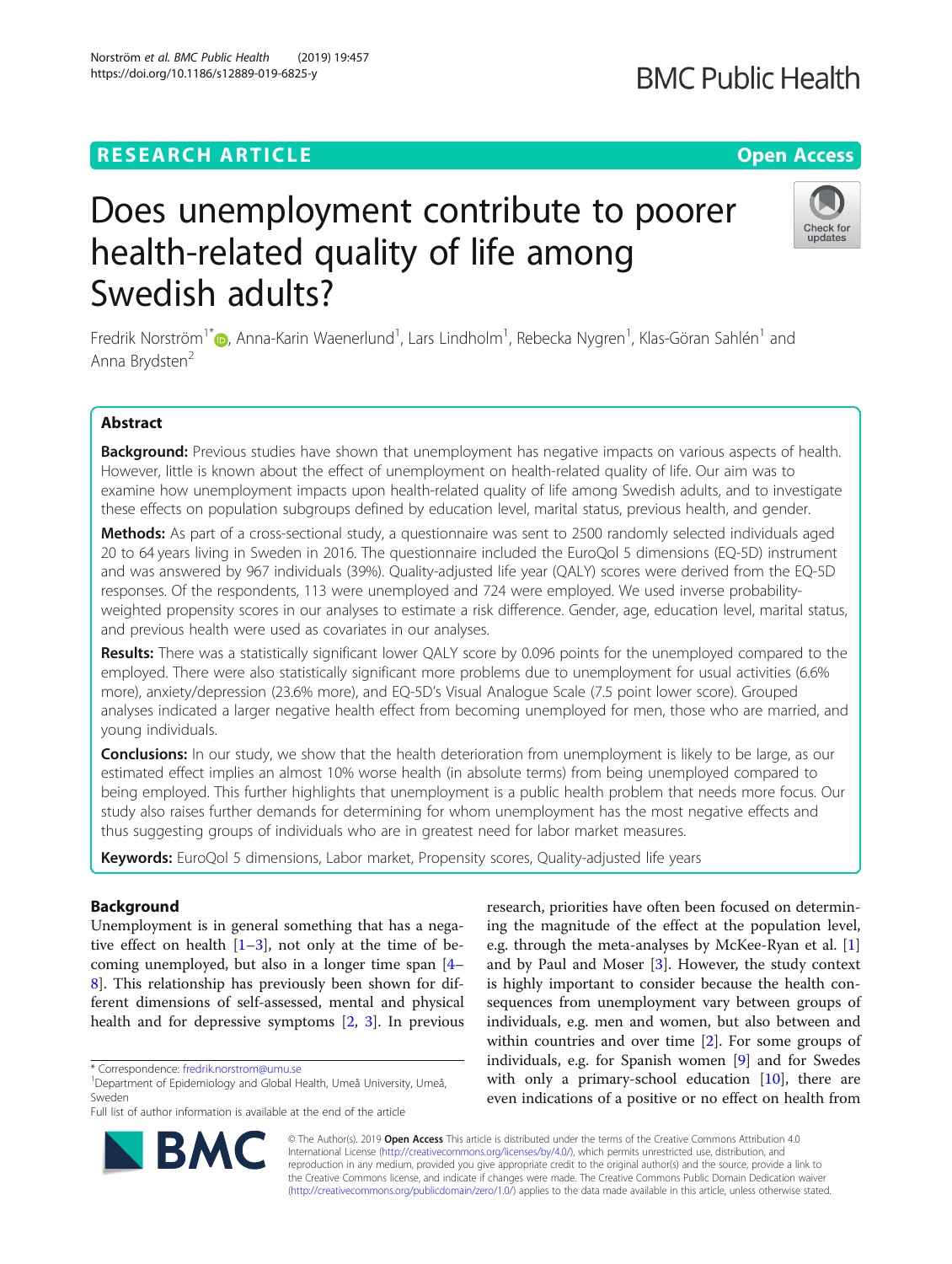unemployment. Therefore, policy decisions attempting to reduce unemployment from a health perspective need to consider for whom it is most important to create new job opportunities. Despite a growing literature about the health aspects from becoming unemployed, there is still not much knowledge about how unemployment affects groups of individuals in relation to education level, marital status, previous health, and gender [\[2](#page-11-0)].

Despite many health measures being used to study the effect on health from unemployment, studies using health-related quality of life are lacking, and probably the most commonly used instrument in public health research, the EuroQol 5 dimensions (EQ-5D)  $[11]$  $[11]$ , has as far as we know, not previously been used in unemployment research. The EQ-5D instrument consists of a descriptive system with five questions, a visual analogue scale (EQ-VAS), and a value set. An advantage with the EQ-5D is that its value set, which is derived from responses to the descriptive system, allows it to be translated to so-called Quality Adjusted Life-Year (QALY) scores [\[12](#page-11-0), [13\]](#page-11-0). The QALY score has two anchor points, 0 (death) and 1 (full health), which makes it possible to compare the magnitude of different public health problems. QALYs also enable comparisons between conducted and potential interventions in a systematic manner, which makes them attractive and commonly used in cost-effectiveness studies of new interventions.

In studies of unemployment and health, unemployment might at least partly be due to poor health, and for this reason one or more variables related to health before unemployment are therefore important as part of the statistical analyses. It is also important to add other potentially confounding variables. In previous research, gender, age, education level, marital status, household income, geographic location, and social network/support have been used most frequently in the statistical models and in presentations of stratified estimates [[2](#page-11-0)]. Gender might be the most important variable to stratify for based on previous research and there are studies that show that women are more affected than men by unemployment as well as studies showing the opposite [[2\]](#page-11-0).

Our aim was to examine how unemployment impacts upon health-related quality of life among Swedish adults, and investigate these effects on population subgroups defined by education level, marital status, previous health, and gender.

# Methods

### Study design and participants

A cross-sectional survey consisting of a questionnaire combined with register data from Statistics Sweden was conducted during 2016. From the 5,671,149 individuals who were between 20 and 64 years old and lived in Sweden at the time of the survey, 2500 individuals were selected with simple random sampling and were invited to participate in the study. The questionnaire, which was administered by Statistics Sweden, was sent to the home addresses of the invited individuals on May 2 with two reminders (May 18 and June 1). Participants consented to participate in the study when they returned their questionnaire. There were 967 individuals (39%) who responded to the questionnaire.

The questionnaire consisted of questions related to the participant's labor market position, health status, health care consumption, and socio-economic and demographic conditions (including education level and marital status). We used self-reported questions related to labor market status to define exposure to unemployment, the EQ-5D as the outcome variable, and gender, age, education level, marital status, and previous health as potentially confounding variables.

Questionnaire responses were scanned and merged with register data that Statistics Sweden administers, and thereafter de-identified, by Statistics Sweden. Register data included, among other things, information about historical unemployment and demographics of the study participants. In the current study, we only used register data to validate the age and gender of the participants. Our choice of variables were consistent with variables in studies similar to ours, with previous health as the only exception [\[2](#page-11-0)]. The Regional Ethical Board in Umeå, Sweden, approved the survey.

#### Definition of labor market status

The study participants' labor market status was determined based on the questions: "Which is your main employment" – with ten response alternatives – and "How long have you been unemployed in the last three years?" – with five response alternatives. Those who responded that they had at least six months of unemployment during the last three years were categorized as unemployed  $(n = 113)$ , and those among the other respondents who had responded that their main employment was "gainfully employed" ( $n = 720$ ) or "labor market activity" ( $n =$ 4) were defined as employed ( $n = 724$ ). Labor market activity refers to a job that is subsided by the state to give the unemployed work experience in order to establish themselves in the labor market. We defined those engaged in labor market activities as employed because we argue that they, in line with what Jahoda has proposed, have a time structure for their waking day, regular contacts with people outside the nuclear family, a purpose of the day transcending their own, and an enforced activity [\[14](#page-11-0)]. Thus, their situation is similar to the gainfully employed. The 837 employed and unemployed participants were defined as active in the labor market. The remaining 130 individuals were excluded from our analyses because they had either a different main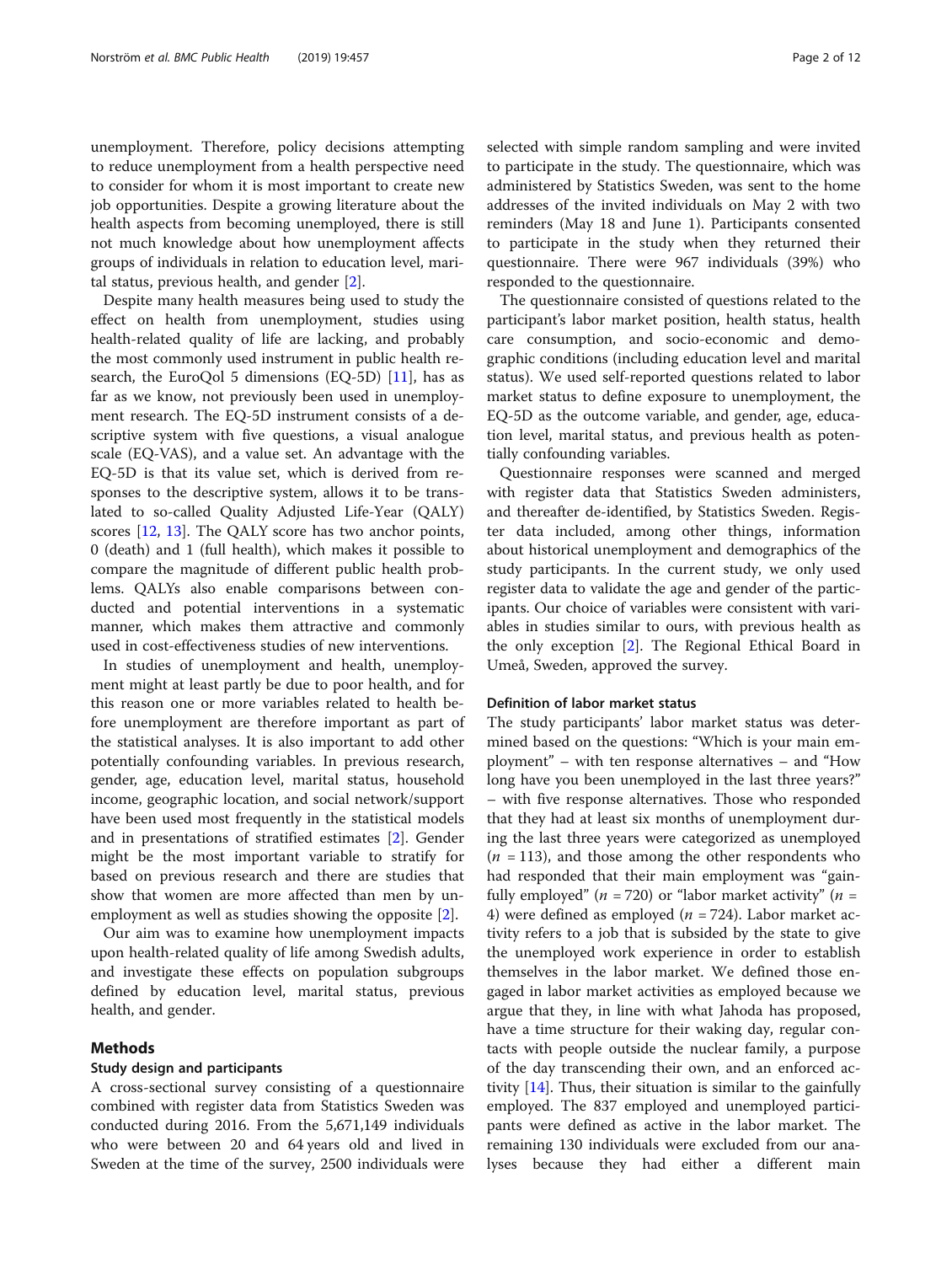employment than "gainfully employed" or "labor market activity" or had not responded to this question. There were 52 participants who had experienced unemployment of less than six months, and of these 36 were defined as employed and 16 were excluded.

#### Health-related quality of life variables

The EQ-5D was used to measure health-related quality of life [[11\]](#page-11-0). We used the descriptive system with five questions that measure different dimensions of health (mobility, self-care, usual activities (such as work, studies, housework, family, and leisure activities), pain/discomfort, and anxiety/depression) and three response alternatives (corresponding to no, some, or extreme problems). Responses to these questions were translated to QALY scores based on the United Kingdom value set for the EQ-5D, which was derived using linear regression and based on the responses to the EQ-5D descriptive system [[12\]](#page-11-0). The main emphasis in our study was on the QALY scores, but we also present results for the other parts of the EQ-5D instrument, i.e. the dimensions themselves, and EQ-VAS. With the EQ-VAS, respondents valued their current health on a visual analogue scale ranging from 0 to 100. Responses to the EQ-5D dimensions were dichotomized into two groups for analyses of the dimensions themselves, with some and extreme problems combined into one of the two groups, while all three levels were used for QALY calculations.

### Other variables

For gender, man was used as the reference group. We used age as a continuous variable. We also tested age categorized into three age groups (20–34, 35–49, and 50–64), but this did not provide results that seemed to improve the statistical model. Education level was divided into three groups based on the question "What is your highest education?" – 9 years at public school or less was categorized as "primary education", "secondary education", and university or college studies was categorized as "university" – with primary education being the reference group. For marital status, the response "living with wife/husband/cohabitant/partner" to the question "How do you live?" was coded as "married" and was used as the reference group, while other responses to the question were defined as "single" and used as the exposure group. Previous health was defined from the question "How was, in general, your health five years ago?", where the responses "very good" and "fairly good" were defined as "good" and used as the reference group, while the other responses ("fair", "fairly bad", and "very bad") were defined as "poor".

# **Statistics**

In our analyses, propensity score weighting was used [[15\]](#page-11-0). Propensity scores were introduced in 1983 by Rosenbaum and Rubin  $[16]$  $[16]$ , and they correspond to the conditional probability of being assigned to the exposure group based on baseline covariates. A more thorough description and explanation of the use of propensity scores in the current study is available in Norström et al. [\[6](#page-11-0)].

We used logistic regression with our potential confounders (gender, age, education level, marital status, and previous health) as covariates in order to estimate the propensity scores. In our study, the propensity score corresponds to the probability of being unemployed given his or her characteristics. Comparisons between an exposed and unexposed individual with the same propensity measure is therefore similar to analyzing exposure in a randomized controlled trial. Using the propensity score approach for observational studies is a quasi-experimental approach.

We used propensity scores weighting, as we favored this approach above matching, and stratification, which are other popular propensity score approaches [\[17](#page-11-0)]. We expected the other approaches to perform poorer as they would include fewer unemployed participants because of matching problems with employed individuals. However, there is still a lack of consensus about recommendations on when to use the different approaches. For further discussion about the propensity score approaches, see, for example, Schroeder et al. [[17\]](#page-11-0).

In our results, we used the risk difference, which corresponds to the marginal effect of becoming unemployed, with counterfactual arguments. We used an inverse probability weight estimator, as suggested by Lunceford and Davidian [\[15](#page-11-0)], to estimate the risk difference

$$
RD_{IPW} = \left(\sum_{i=1}^{n} \frac{X_i}{PS_i}\right)^{-1} \sum_{i=1}^{n} \frac{Y_i X_i}{PS_i} - \left(\sum_{i=1}^{n} \frac{1-X_i}{1-PS_i}\right)^{-1} \sum_{i=1}^{n} i \frac{Y(1-X_i)}{1-PS_i},
$$

where Y refers to the outcome (health-related quality of life). The marginal effect from this estimator corresponds to the average treatment effect  $[18]$  $[18]$ . The standardized difference was calculated, both with and without a weight, to assess the balance of covariates between the employed and unemployed groups for each potential confounder [[6,](#page-11-0) [19\]](#page-11-0).

To be part of our analyses of the descriptive system and the QALY scores, it was required that participants had responded to all variables, including the five health dimensions, with a valid response. Of the 837 individuals who were active in the labor market, 788 were part of our analyses. Of the 49 excluded participants, 14 had not answered at least one of the EQ-5D questions, 14 had no response to education level, 3 had no response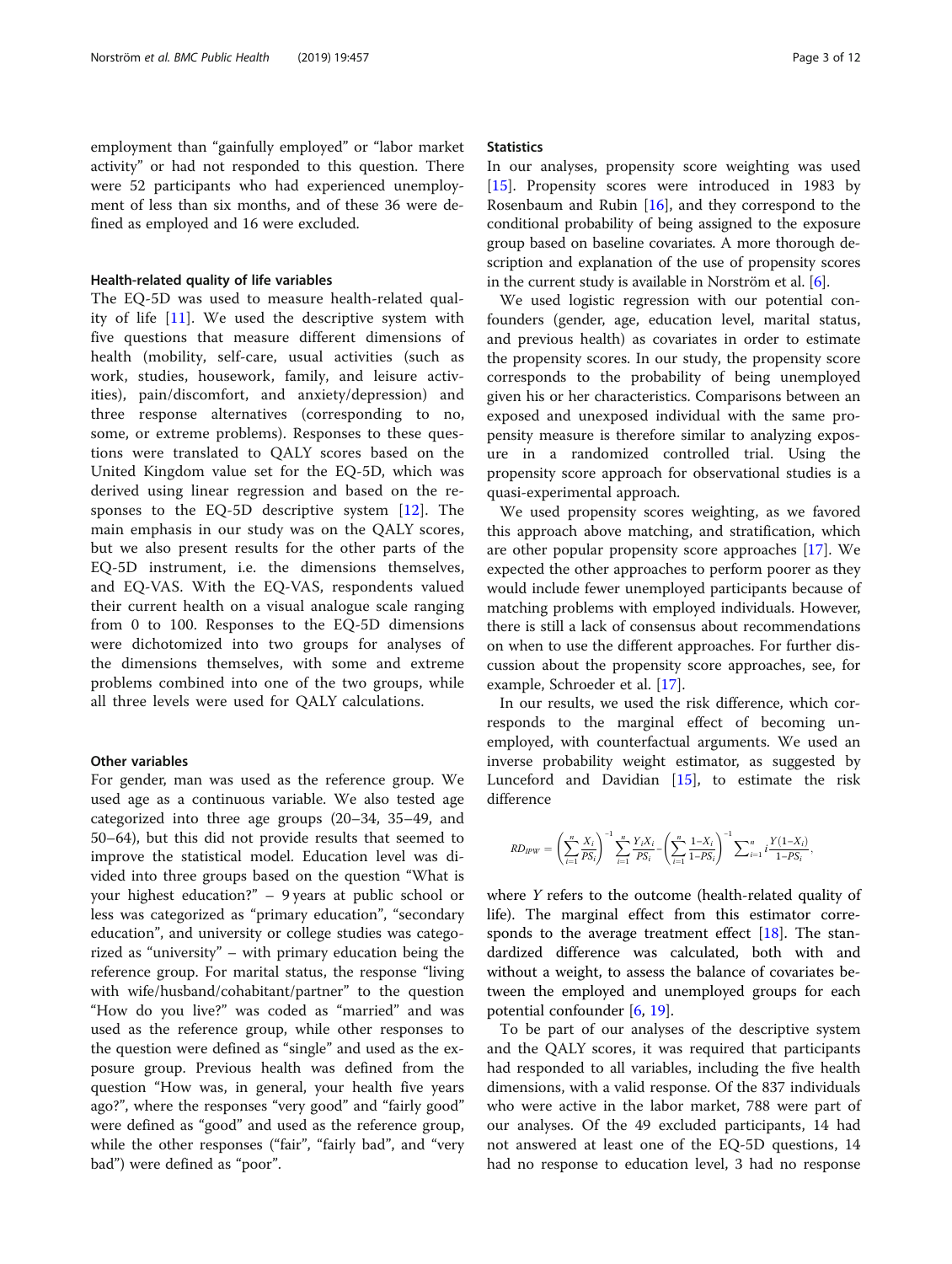Descriptive statistics were used to present the characteristics of the sample, and stratified results were derived for each covariate for the outcome variables. Analyses were carried out for QALY scores, EQ-VAS, and three of the dimensions of the EQ-5D separately as outcome variables. For the first two dimensions of the EQ-5D (mobility and self-care), too few participants reported any problem, and these results were therefore only presented descriptively. Pearson's  $\chi^2$ -test was used to test if the exposure variable (labor market status) was associated with potential confounders. Student's t-test was used to test differences in age with respect to QALYs between the employed and unemployed.

There are some potential problems with low QALY scores, such as a large gap between QALY scores if responding with some or extreme problems, low QALY scores potentially being related to poor employability, and a low QALY score potentially implying poor health already ahead of unemployment. We therefore performed two different sensitivity analyses. In scenario 1, we chose to exclude those who had answered extreme problems to any of the first three EQ-5D questions (mobility, self-care, and usual activities), and in scenario 2 we excluded participants who had answered extreme problems to any of the EQ-5D questions. Sensitivity analyses were not performed for EQ-VAS.

For logistic regression, it is recommended that the number of individuals of the least occurring event, in our case unemployed, divided by the number of explanatory variables should be at least 10 [[20\]](#page-11-0). This condition was not fulfilled in many of our stratified analyses, which we have indicated in our tables. Also, for other grouped analyses the interpretations should be handled with care due to the small number of unemployed. Interactions between variables were not considered in any of our analyses. We did not experience problems due to collinearity between variables, and hence all candidate variables were kept in the analyses.

R Studio was used for statistical analyses (R Studio, Boston, MA), with its GLM procedure used for logistic regression, where confidence intervals were derived with the profile likelihood [[21\]](#page-11-0). The Bootstrap technique with replacement was used to derive the mean square error from 10,000 replicates. Confidence intervals corresponded to the 2.5 and 97.5% percentiles of the Bootstrap simulations [[22](#page-11-0)]. Based on the Bootstrap simulations, p-values were derived. Statistical significance was defined at the 5% level.

# Results

### General characteristics

The proportion of unemployed (12.9%) after removal of missing data was similar to the proportion for the full data set (13.5%). In comparison with the employed, the unemployed reported to a greater extent previous poor health (52% compared to 22%), were more commonly single (48% compared to 22%), and were younger (mean age of 41 compared to 47), and these differences between the groups were statistically significant (Table [1](#page-4-0)). There was also a statistically significant association between education level and labor market status, with a higher proportion of unemployed than employed having only a primary education.

# Effect of unemployment on health

The responses to the EQ-5D questions are presented in Table [2](#page-5-0). The mean QALY scores were higher among employed than unemployed when no adjustments were made for potentially confounding variables. The propensity scores of the main model gave evidence, through statistical significance in the logistic regression, of a higher likeliness of being unemployed for those with only primary education, those who are single, and those with poor previous health, while the likelihood of unemployment was lower with increased age (Additional file [1:](#page-10-0) Table S1).

There was a statistically significant negative effect on QALY scores from becoming unemployed, and the QALY score was 0.096 points lower for the unemployed compared to the employed. Also, for EQ-VAS there was a statistically significant negative effect on health from becoming unemployed (7.5 point lower scores compared to the employed) (Table [3\)](#page-6-0). For the EQ-5D questions, there were statistically significant negative health effects due to unemployment for usual activities (6.6% more estimated to have problems among the unemployed than the employed) and anxiety/depression (23.6% more estimated to have problems among the unemployed than the employed). There was also a greater proportion of unemployed individuals with pain/discomfort problems, but this difference was not statistically significant. For scenario 1 of the sensitivity analyses, the effects differed by at most 0.014, i.e. a marginal difference compared to the main analyses (Table [3\)](#page-6-0). Results for scenario 2 showed different results than the main analysis with some results for the scenario having a substantially smaller negative, and non-significant, effect due to unemployment compared to the main analyses.

The balance of the covariates was improved with the propensity scores. The standardized difference ranged from 3.7 to 57% when weights for the QALY score estimates were not applied and from 1.5 to 12% when such weights were applied (Additional file [3:](#page-10-0) Table S3). The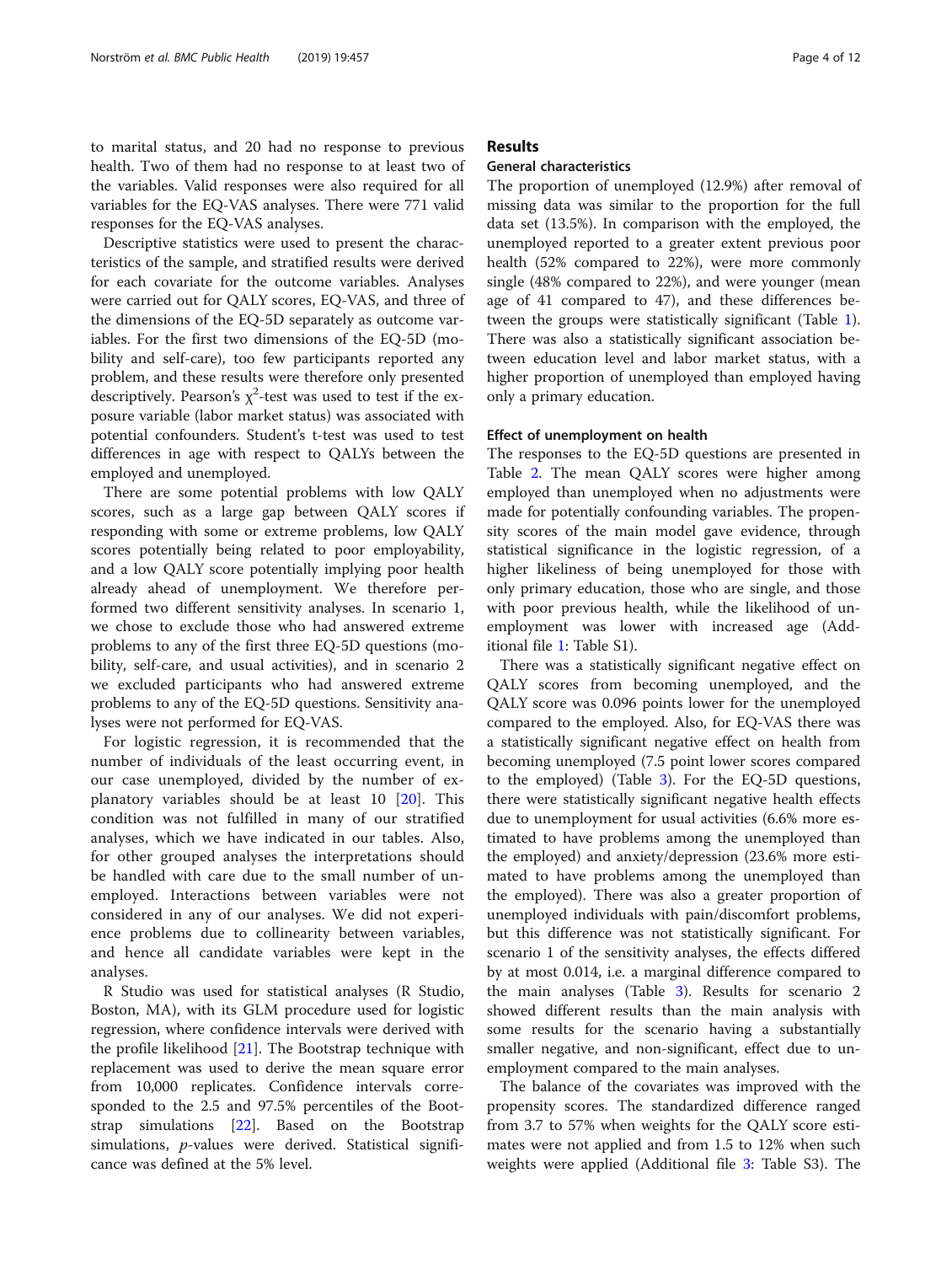<span id="page-4-0"></span>Table 1 Characteristics for the study population

|                                   | Employed ( $n = 686$ ) |        |                 |      | Unemployed ( $n = 102$ ) |                 |
|-----------------------------------|------------------------|--------|-----------------|------|--------------------------|-----------------|
|                                   | n                      | %      |                 | n    | %                        |                 |
| Gender                            |                        |        |                 |      |                          |                 |
| Man $(n = 337)$                   | 295                    | 43     |                 | 42   | 41                       |                 |
| Woman $(n = 451)$                 | 391                    | 57     |                 | 60   | 59                       |                 |
| Education level <sup>c</sup>      |                        |        |                 |      |                          |                 |
| Primary education ( $n = 82$ )    | 55                     | 8.0    |                 | 27   | 26                       |                 |
| Secondary education ( $n = 325$ ) | 286                    | 42     |                 | 39   | 38                       |                 |
| University ( $n = 381$ )          | 345                    | 50     |                 | 36   | 35                       |                 |
| Marital status <sup>c</sup>       |                        |        |                 |      |                          |                 |
| Married ( $n = 585$ )             | 532                    | 78     |                 | 53   | 52                       |                 |
| Single ( $n = 203$ )              | 154                    | 22     |                 | 49   | 48                       |                 |
| Previous healtha,c                |                        |        |                 |      |                          |                 |
| Poor ( $n = 198$ )                | 149                    | 22     |                 | 49   | 52                       |                 |
| Good ( $n = 590$ )                | 537                    | 78     |                 | 53   | 48                       |                 |
|                                   | mean                   | median | SD <sup>b</sup> | mean | median                   | SD <sup>b</sup> |
| Age <sup>c</sup>                  | 47                     | 48     | 11              | 41   | 39                       | 14              |

<sup>a</sup>Self-rated health five years ago

<sup>b</sup>Standard deviation

<sup>c</sup>Significance at 5% level using  $\chi^2$  or t-test

balance was not optimal for gender because the standardized difference was above 10%, the level that according to Austin and Stuart is considered by some experts to be a negligible imbalance [\[19\]](#page-11-0). For other variables, the imbalance in observed baseline covariates could be considered as negligible according to the literature.

# Effect of unemployment on health in groups of individuals

Stratified results are presented for QALY score in Table [4,](#page-6-0) for EQ-VAS in Table [5](#page-7-0) and for EQ-5D dimensions in Table [6](#page-8-0).

For gender, there was a statistically significant negative effect from unemployment on health for both men and women for the QALY score and for the EQ-VAS scale. For anxiety/depression, there was only a statistically significant difference for women. However, the estimated negative effect due to unemployment was greater for men than women and was almost significant. For all EQ-5D questions, there was a greater negative effect for men than women related to unemployment, but it was only for usual activities that men had a statistically significant effect. For the sensitivity analyses, there was no statistical evidence for a negative effect on QALY score for either men or women (Additional file [2](#page-10-0): Table S2). Interestingly, the QALY score, which is a summary measure of the five EQ-5D questions, for men was lower than for women in the main analysis despite the results on any of the EQ-5D questions showing a larger, though not in all cases statistically significant, negative effect for men than for women due to unemployment. In the second scenario for the sensitivity analysis, however, the estimate of the negative effect due to unemployment was greater even for the QALY scores for men.

For results on age, there was a statistically significant negative effect on health due to unemployment for the youngest age group (20–34 years old) for the QALY score, EQ-VAS, and the anxiety/depression dimension, but not for the other EQ-5D dimensions. For the other two age groups, the estimated effects were mostly smaller than for the 20–34 year olds but were not statistically significant. For these two age groups, the number of unemployed was too few to fulfill the criterion for the number of events per variable. For education level, no group fulfilled this criterion. For education level, the negative health effect from becoming unemployed was statistically significant for QALY score, EQ-VAS, and the anxiety/depression dimension for university studies, and for secondary education the negative health effect from becoming unemployed was statistically significant for EQ-VAS and usual activities.

For marital status, becoming unemployed was negative for health for those who were married, with statistical significances for QALY score, EQ-VAS, usual activities, and anxiety/depression, while there were no evidence of negative effects for participants who were single, except for EQ-VAS. Previously poor health was a negative factor for becoming unemployed, with a statistically significant estimated QALY decrement of 0.24 compared to being employed, and there was a statistical significance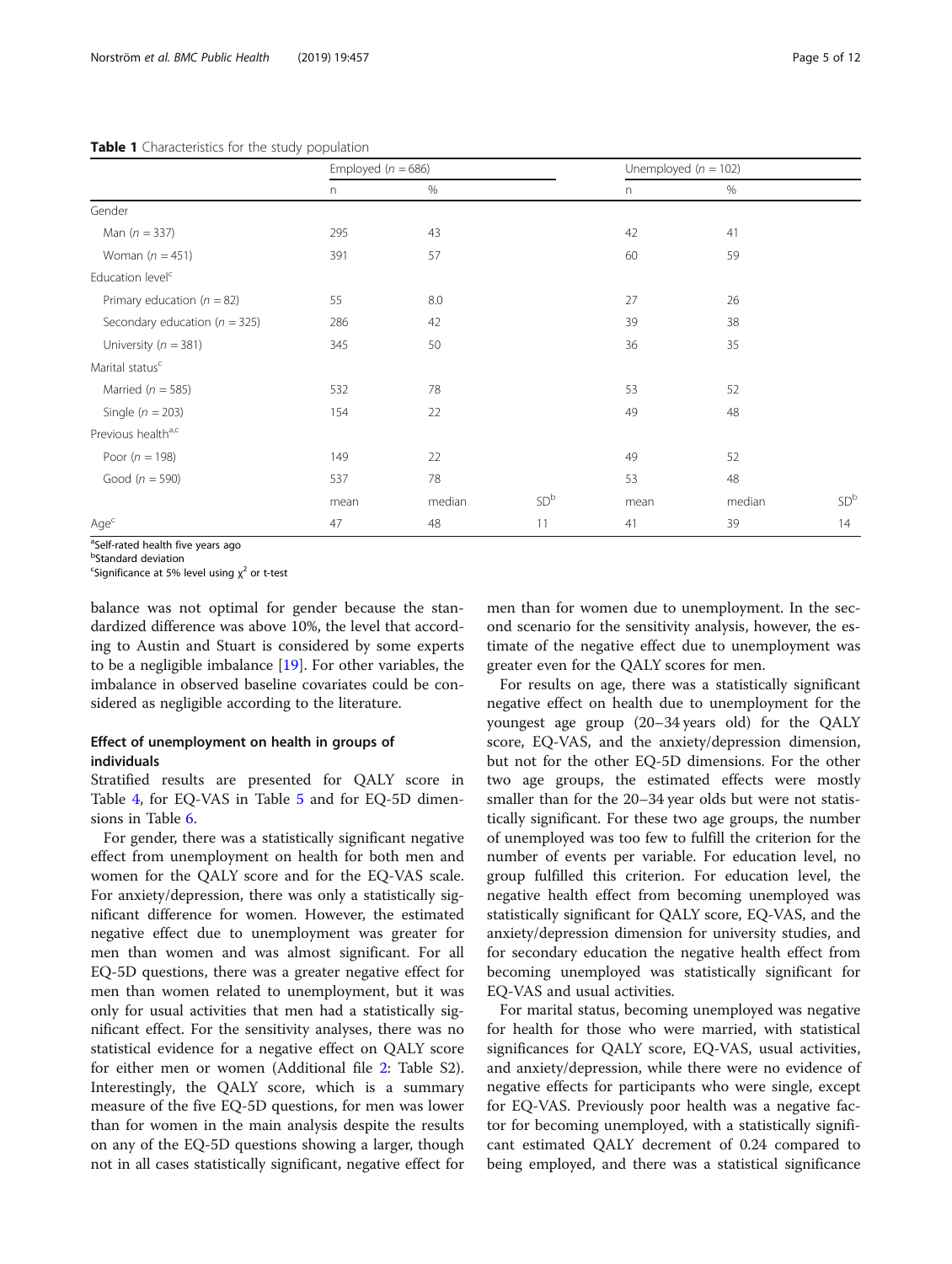#### <span id="page-5-0"></span>Table 2 Responses to EuroQol 5 dimensions

|                                   | Employed ( $n = 686$ ) |        |                 |                | Unemployed ( $n = 102$ ) |                 |
|-----------------------------------|------------------------|--------|-----------------|----------------|--------------------------|-----------------|
|                                   | n                      | $\%$   |                 | n              | $\%$                     |                 |
| Mobility                          |                        |        |                 |                |                          |                 |
| No problems ( $n = 736$ )         | 647                    | 94     |                 | 89             | 87                       |                 |
| Some problems ( $n = 52$ )        | 39                     | 5.7    |                 | 13             | 13                       |                 |
| Extreme problems $(n = 0)$        | 0                      | -      |                 | 0              | $\overline{\phantom{0}}$ |                 |
| Self-care                         |                        |        |                 |                |                          |                 |
| No problems ( $n = 782$ )         | 684                    | 99.7   |                 | 98             | 96                       |                 |
| Some problems $(n = 4)$           | 0                      | -      |                 | $\overline{4}$ | 3.9                      |                 |
| Extreme problems $(n = 2)$        | $\overline{2}$         | 0.3    |                 | $\mathbf 0$    | ÷,                       |                 |
| Usual activities                  |                        |        |                 |                |                          |                 |
| No problems ( $n = 717$ )         | 639                    | 93     |                 | 78             | 76                       |                 |
| Some problems ( $n = 65$ )        | 46                     | 6.7    |                 | 19             | 19                       |                 |
| Extreme problems ( $n = 6$ )      | 1                      | 0.1    |                 | 5              | 4.9                      |                 |
| Pain/discomfort                   |                        |        |                 |                |                          |                 |
| No problems ( $n = 405$ )         | 359                    | 52     |                 | 46             | 45                       |                 |
| Some problems ( $n = 354$ )       | 310                    | 45     |                 | 44             | 43                       |                 |
| Extreme problems ( $n = 29$ )     | 17                     | 2.5    |                 | 12             | 12                       |                 |
| Anxiety/depression                |                        |        |                 |                |                          |                 |
| No problems ( $n = 478$ )         | 446                    | 65     |                 | 32             | 31                       |                 |
| Some problems ( $n = 285$ )       | 231                    | 34     |                 | 54             | 53                       |                 |
| Extreme problems ( $n = 25$ )     | 9                      | 1.3    |                 | 16             | 16                       |                 |
|                                   | mean                   | median | SD <sup>b</sup> | mean           | median                   | SD <sup>b</sup> |
| QALY score <sup>a</sup>           | 0.84                   | 0.85   | 0.17            | 0.68           | 0.80                     | 0.32            |
| EQ-VAS <sup>c</sup> ( $n = 771$ ) | 79.5                   | 80     | 15.0            | 66.0           | 70                       | 22.8            |

<sup>a</sup>Quality-adjusted life years score **b**Standard deviation

For EuroQol Visual Analogue Scale (EQ-VAS), 674 employed and 97 unemployed were included

for all of the presented EQ-5D dimensions. For those with good previous health, there were no statistically significant differences. However, the estimated negative effect was rather large and close to significant for the anxiety/depression dimension ( $p = 0.054$ ).

Sensitivity analyses for other variables than gender showed similar results in most cases (Additional file [2](#page-10-0): Table S2). It was mainly results for the second scenario that had inconsistent results, e.g. no significance for QALY or usual activities for the youngest if they became unemployed. Usual activities for single persons and women even showed signs of an improved health if becoming unemployed.

### **Discussion**

In current study we have explored the impact on health-related quality of life among Swedish adults on unemployment. We show that unemployment is strongly related to a poorer health-related quality of life. The magnitude of the effect is large, with an absolute loss of QALY of 10% from unemployment according to our estimate. The effect on QALY is mainly explained by an increase in problems with anxiety/depression due to unemployment. In our study, 24% more of the unemployed than the employed had problems with anxiety/depression, despite there being as many as 35% of the employed having at least some problem. Also, for usual activities unemployment was shown to affect health negatively, while evidence of an increase in problems with pain/discomfort could not be statistically supported, though these were numerically more common among the unemployed than employed. For grouped analyses, after becoming unemployed married individuals, young individuals, and those who already had poorer health before their unemployment showed greater problems than people did in general.

That unemployment is negative for health has been shown in most previous studies  $[2, 3]$  $[2, 3]$  $[2, 3]$  $[2, 3]$ , and our study is well in line with these studies. Our study uses QALYs, which through its construction makes it possible to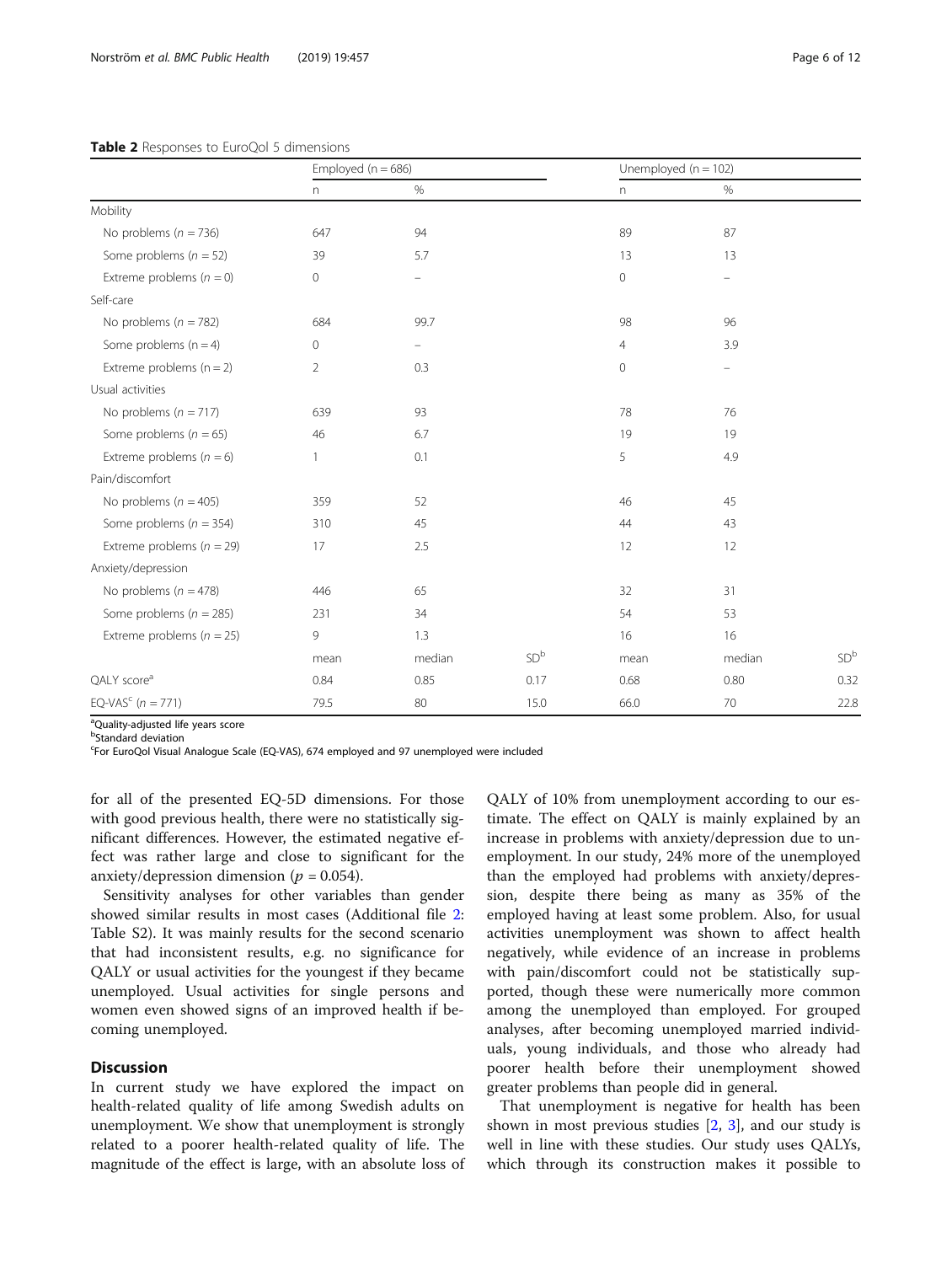<span id="page-6-0"></span>**Table 3** Effect on health-related quality of life from becoming unemployed ( $n = 788$ )

| Health measure                                              | Risk difference <sup>a</sup> | Confidence interval | p       | Mean Squared Error |
|-------------------------------------------------------------|------------------------------|---------------------|---------|--------------------|
| Quality-adjusted life years                                 | $-0.096^{\rm b}$             | $[-0.158, -0.041]$  | < 0.001 | 0.0379             |
| $EQ-5Dc$ - Usual activities                                 | 0.066 <sup>d</sup>           | [0.004, 0.140]      | 0.036   | 0.0012             |
| $EO-5Dc - Pain/discomfort$                                  | 0.064 <sup>d</sup>           | $[-0.085, 0.213]$   | 0.395   | 0.0058             |
| $EQ-5Dc - Anxiety/depression$                               | 0.236 <sup>d</sup>           | [0.087, 0.385]      | 0.002   | 0.0058             |
| EQ-VAS <sup>e</sup>                                         | $-7.54^{b}$                  | $[-12.5, -2.99]$    | < 0.001 | 5.840              |
| Sensitivity analysis, scenario 1 ( $n = 780$ ) <sup>t</sup> |                              |                     |         |                    |
| Quality-adjusted life years                                 | $-0.084^{\rm b}$             | $[-0.145, -0.029]$  | 0.002   | 0.0289             |
| EQ-5D - Usual activities                                    | 0.053 <sup>d</sup>           | $[-0.009, 0.127]$   | 0.107   | 0.0012             |
| EQ-5D - Pain/discomfort                                     | 0.058 <sup>d</sup>           | $[-0.091, 0.204]$   | 0.449   | 0.0057             |
| EQ-5D - Anxiety/depression                                  | 0.232 <sup>d</sup>           | [0.083, 0.378]      | 0.002   | 0.0057             |
| Sensitivity analysis, scenario 2 ( $n = 741$ ) <sup>9</sup> |                              |                     |         |                    |
| Quality-adjusted life years                                 | $-0.028^{b}$                 | $[-0.062, 0.006]$   | 0.108   | 0.0035             |
| EQ-5D - Usual activities                                    | 0.013 <sup>d</sup>           | $[-0.038, 0.076]$   | 0.688   | 0.0009             |
| EQ-5D - Pain/discomfort                                     | 0.032 <sup>d</sup>           | $[-0.134, 0.193]$   | 0.696   | 0.0069             |
| EQ-5D - Anxiety/depression                                  | $0.211$ <sup>d</sup>         | [0.051, 0.375]      | 0.008   | 0.0067             |

<sup>a</sup>Propensity scores were derived using gender, age, education level, marital status, and previous health for the participants<br><sup>b</sup>A risk difference above 0 means less problem with health-related quality of life for unemplo

c EuroQol 5 dimensions

<sup>d</sup>A risk difference above 0 means more problem with health-related quality of life for unemployed than employed e EuroQol Visual Analogue Scale

f Excluding those with major problems with movement, hygiene, or usual activities

<sup>g</sup>Excluding those with major problems on any level

|                                                | Risk difference <sup>a</sup> | Confidence interval | P-value |
|------------------------------------------------|------------------------------|---------------------|---------|
| Gender                                         |                              |                     |         |
| Man $(n = 337)$                                | $-0.083$                     | $[-0.16, -0.01]$    | 0.023   |
| Woman $(n = 451)$                              | $-0.108$                     | $[-0.21, -0.02]$    | 0.017   |
| Age                                            |                              |                     |         |
| 20-34 years old ( $n = 165$ )                  | $-0.126$                     | $[-0.21, -0.06]$    | < 0.001 |
| 35-49 years old $(n = 271)^{c}$                | $-0.112$                     | $[-0.31, 0.04]$     | 0.162   |
| 50-64 years old $(n = 352)^{c}$                | $-0.055$                     | $[-0.15, 0.02]$     | 0.172   |
| Education level                                |                              |                     |         |
| Primary education ( $n = 82$ ) <sup>c</sup>    | $-0.043$                     | $[-0.22, 0.09]$     | 0.547   |
| Secondary education ( $n = 325$ ) <sup>c</sup> | $-0.123$                     | $[-0.31, 0.02]$     | 0.089   |
| University ( $n = 381$ ) <sup>c</sup>          | $-0.078$                     | $[-0.14, -0.02]$    | 0.009   |
| Marital status                                 |                              |                     |         |
| Single ( $n = 203$ )                           | $-0.022$                     | $[-0.13, 0.06]$     | 0.582   |
| Married ( $n = 585$ )                          | $-0.109$                     | $[-0.19, -0.04]$    | < 0.001 |
| Previous health <sup>b</sup>                   |                              |                     |         |
| Poor ( $n = 198$ )                             | $-0.244$                     | $[-0.37, -0.12]$    | < 0.001 |
| Good ( $n = 590$ )                             | $-0.041$                     | $[-0.11, 0.02]$     | 0.188   |

Table 4 Stratified results for the effect of unemployment on health on Quality-Adjusted Life-Years (QALY) (n = 788)

<sup>a</sup>The risk difference presents the mean change in QALY due to unemployment

b<br>Self-rated health five years ago

c Logistic regression was used with fewer than the recommended 10 outcomes per variable for the least-occurring outcomes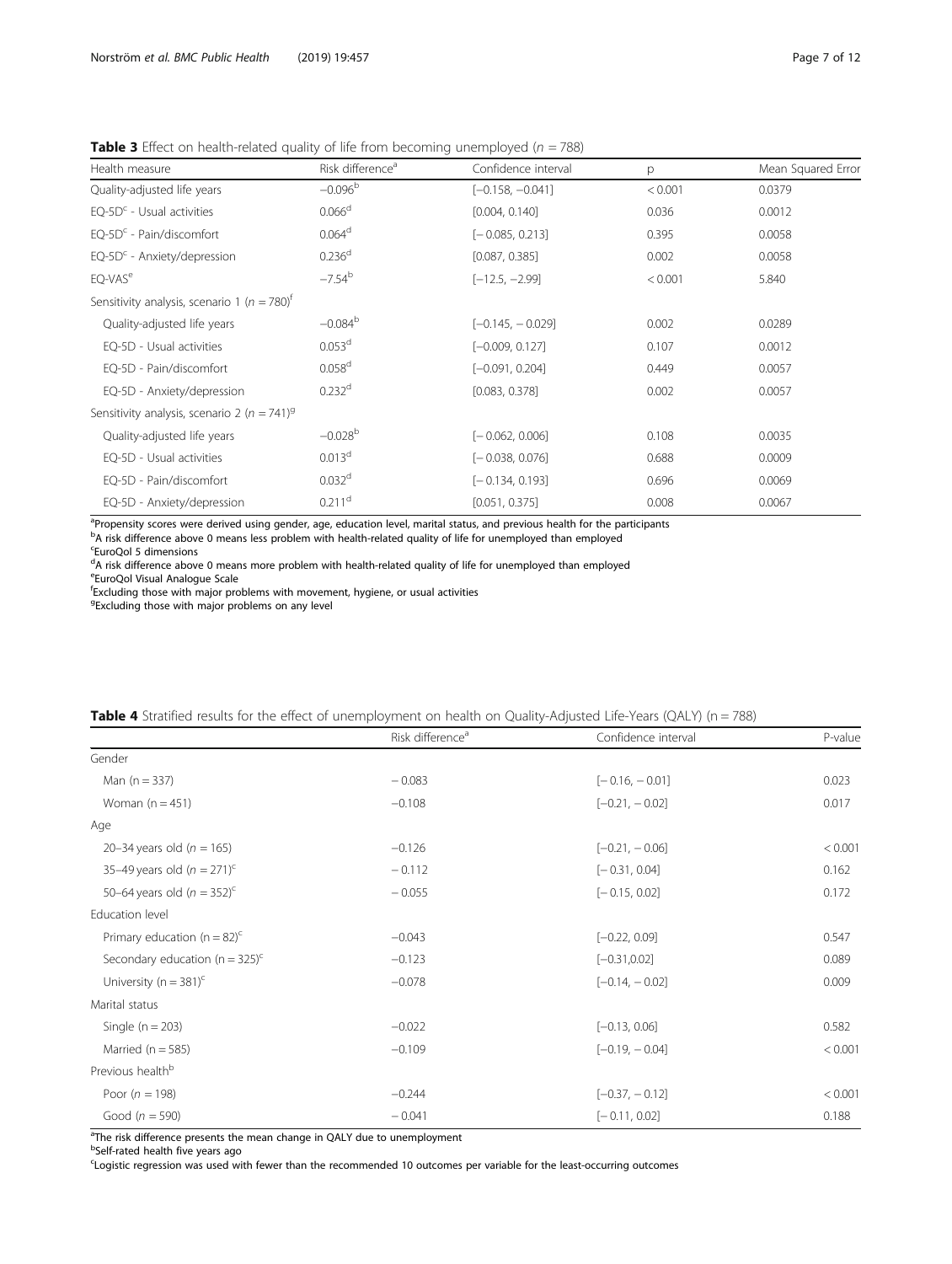<span id="page-7-0"></span>

| Table 5 Stratified results for the effect of unemployment on health on EuroQol 5 dimensions Visual Analogue Scale (n = 771) |  |
|-----------------------------------------------------------------------------------------------------------------------------|--|
|-----------------------------------------------------------------------------------------------------------------------------|--|

|                                                | Risk difference <sup>a</sup> | Confidence interval | P-value |
|------------------------------------------------|------------------------------|---------------------|---------|
| Gender                                         |                              |                     |         |
| Man $(n = 329)$                                | $-9.19$                      | $[-17.8, -1.70]$    | 0.018   |
| Woman $(n = 442)$                              | $-6.73$                      | $[-14.1, -0.56]$    | 0.033   |
| Age                                            |                              |                     |         |
| 20-34 years old $(n = 154)^c$                  | $-7.25$                      | $[-14.1, -0.55]$    | 0.034   |
| 35-49 years old $(n = 271)^{c}$                | $-11.0$                      | $[-27.5, 2.58]$     | 0.108   |
| 50-64 years old ( $n = 346$ ) <sup>c</sup>     | $-3.20$                      | $[-9.24, 2.25]$     | 0.258   |
| Education level                                |                              |                     |         |
| Primary education $(n = 77)^c$                 | $-2.29$                      | $[-18.7, 16.0]$     | 0.801   |
| Secondary education ( $n = 314$ ) <sup>c</sup> | $-10.1$                      | $[-21.0, -1.27]$    | 0.023   |
| University ( $n = 380$ ) <sup>c</sup>          | $-6.92$                      | $[-13.5, -1.27]$    | 0.016   |
| Marital status                                 |                              |                     |         |
| Single ( $n = 194$ )                           | $-8.47$                      | $[-17.0, -1.77]$    | 0.011   |
| Married ( $n = 577$ )                          | $-7.64$                      | $[-14.1, -1.72]$    | 0.001   |
| Previous health <sup>b</sup>                   |                              |                     |         |
| Poor ( $n = 193$ )                             | $-13.8$                      | $[-21.9, -5.92]$    | 0.001   |
| Good ( $n = 578$ )                             | $-4.71$                      | $[-10.1, 0.06]$     | 0.052   |

<sup>a</sup>The risk difference presents the mean change due to unemployment

<sup>b</sup>Self-rated health five years ago

c Logistic regression was used with fewer than the recommended 10 outcomes per variable for the least-occurring outcomes

present the magnitude of health effects in both a comparable way with other public health problems and in terms of health-related quality of life [[13\]](#page-11-0). For instance would our estimated effect of 0.096 mean that 9.1 years of employed years would be valued above living 10 years as unemployed. Other studies, such as meta-analyses have presented effect sizes  $[1, 3]$  $[1, 3]$  $[1, 3]$  $[1, 3]$ , but also effect sizes are difficult to translate in a similar way as QALYs.

It is interesting that it is mainly due to feeling anxious and/or depressed that unemployment causes significant problems in our study. In previous research on unemployment and health, the health measures and the health dimension in focus have varied to a large degree [[2\]](#page-11-0). In the meta-analysis by Paul and Moser, which was published almost 10 years ago [\[3\]](#page-11-0), effect sizes were presented for different aspects of mental health. Most of these measures showed a similarly sized negative health effect due to unemployment. It is thus difficult to draw firm conclusions about which health aspects are mainly affected by unemployment based on the literature. That our results clearly indicate more extensive problems related to anxiety/depression than for pain/discomfort might be explained by the fact that unemployment has both economic and social consequences. At the time of unemployment, some unemployed might have reduced their bodily burden after becoming unemployed and thus had lower problems with work-related pain/discomfort. Thus, pain/discomfort might be related to more of a problem than our study suggests, and it is advisable

that longitudinal and qualitative studies investigate these health problems more in depth in relation to unemployment.

The results we present on the group level indicate, despite a higher estimated QALY for women, that health-related quality of life might be more negatively affected in men than in women by unemployment. Previous results have shown diverging results in a global perspective, as well as in Swedish studies [[2\]](#page-11-0). Among previous Swedish studies, those using the General Health Questionnaire, which focuses on psychological symptoms, including anxiety, have indicated more problems due to unemployment for men than for women [[23,](#page-11-0) [24\]](#page-11-0), while those studies that have shown more problems for unemployed women than men have mainly used a question about self-rated health with 3 or 5 responses  $[6, 10, 25-27]$  $[6, 10, 25-27]$  $[6, 10, 25-27]$  $[6, 10, 25-27]$  $[6, 10, 25-27]$  $[6, 10, 25-27]$  $[6, 10, 25-27]$  $[6, 10, 25-27]$ . Thus, our results that indicate that men are more affected by problems with anxiety and depression than women when they become unemployed are in line with previous studies. It can be speculated that unemployment causes different health consequences for men and women, highlighting the need for looking at health in a broader view for determining who is most strongly affected by unemployment among men and women, but also for other groups of individuals. More research is needed to better understand differences in unemployment experiences for men and women because our study does not provide strong enough evidence to draw firm conclusions.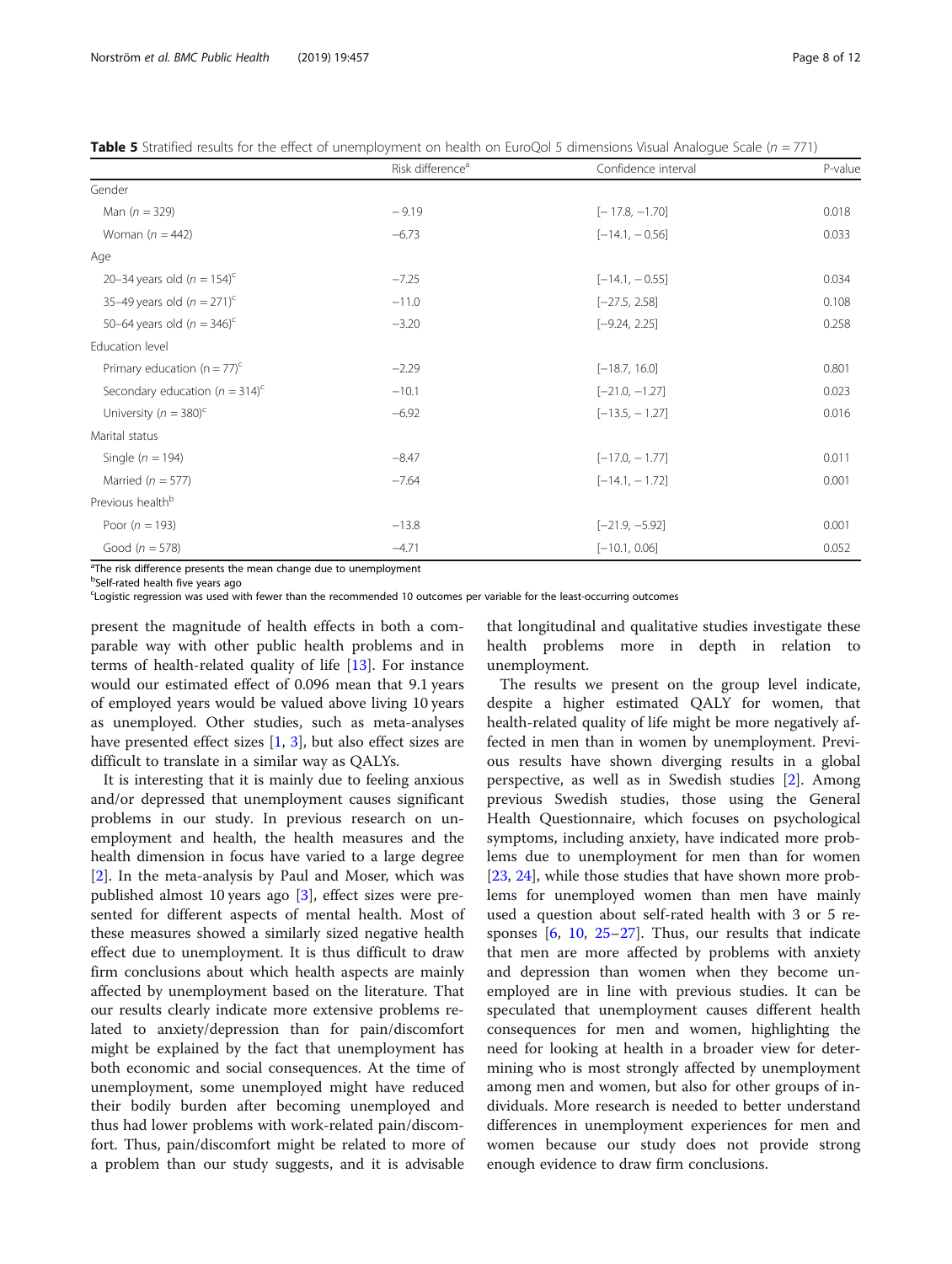# <span id="page-8-0"></span>**Table 6** Stratified results for the effect of unemployment on health for the EQ-5D dimensions ( $n = 788$ )

|                                                | Risk difference <sup>a</sup> | Confidence interval | р     |
|------------------------------------------------|------------------------------|---------------------|-------|
| Usual activities                               |                              |                     |       |
| Gender                                         |                              |                     |       |
| Man $(n = 337)$                                | 0.093                        | [0.005, 0.207]      | 0.036 |
| Woman $(n = 451)$                              | 0.048                        | $[-0.04, 0.160]$    | 0.312 |
| Age                                            |                              |                     |       |
| 20-34 years old ( $n = 165$ )                  | 0.124                        | [0.012, 0.261]      | 0.027 |
| 35-49 years old $(n = 271)^c$                  | 0.046                        | $[-0.072, 0.248]$   | 0.628 |
| 50-64 years old $(n = 352)^c$                  | 0.026                        | $[-0.036, 0.100]$   | 0.417 |
| Education level                                |                              |                     |       |
| Primary education ( $n = 82$ ) <sup>c</sup>    | $-0.029$                     | $[-0.076, 0.301]$   | 0.282 |
| Secondary education ( $n = 325$ ) <sup>c</sup> | 0.184                        | [0.023, 0.402]      | 0.020 |
| University ( $n = 381$ ) <sup>c</sup>          | 0.130                        | $[-0.026, 0.352]$   | 0.114 |
| Marital status                                 |                              |                     |       |
| Single ( $n = 203$ )                           | 0.038                        | $[-0.051, 0.148]$   | 0.410 |
| Married ( $n = 585$ )                          | 0.091                        | [0.003, 0.198]      | 0.042 |
| Previous health <sup>b</sup>                   |                              |                     |       |
| Poor ( $n = 198$ )                             | 0.210                        | [0.043, 0.377]      | 0.012 |
| Good ( $n = 590$ )                             | 0.007                        | $[-0.040, 0.071]$   | 0.873 |
| Pain/discomfort                                |                              |                     |       |
| Gender                                         |                              |                     |       |
| Man $(n = 337)$                                | 0.149                        | $[-0.10, 0.38]$     | 0.218 |
| Woman $(n = 451)$                              | 0.004                        | $[-0.19, 0.20]$     | 0.976 |
| Age                                            |                              |                     |       |
| 20-34 years old ( $n = 165$ )                  | 0.088                        | $[-0.09, 0.28]$     | 0.353 |
| 35-49 years old $(n = 271)^c$                  | 0.030                        | $[-0.27, 0.37]$     | 0.889 |
| 50-64 years old (n = $352$ ) <sup>c</sup>      | 0.020                        | $[-0.22, 0.26]$     | 0.837 |
| Education level                                |                              |                     |       |
| Primary education ( $n = 82$ ) <sup>c</sup>    | 0.111                        | $[-0.08, 0.30]$     | 0.254 |
| Secondary education ( $n = 325$ ) <sup>c</sup> | $-0.046$                     | $[-0.29, 0.23]$     | 0.733 |
| University ( $n = 381$ ) <sup>c</sup>          | $-0.117$                     | $[-0.43, 0.25]$     | 0.550 |
| Marital status                                 |                              |                     |       |
| Single ( $n = 203$ )                           | $-0.185$                     | $[-0.34, 0.02]$     | 0.069 |
| Married ( $n = 585$ )                          | 0.092                        | $[-0.09, 0.27]$     | 0.296 |
| Previous health <sup>b</sup>                   |                              |                     |       |
| Poor ( $n = 198$ )                             | 0.180                        | [0.01, 0.33]        | 0.037 |
| Good ( $n = 590$ )                             | 0.041                        | $[-0.18, 0.25]$     | 0.703 |
| Anxiety/depression                             |                              |                     |       |
| Gender                                         |                              |                     |       |
| Man $(n = 337)$                                | 0.262                        | $[-0.002, 0.54]$    | 0.052 |
| Woman $(n = 451)$                              | 0.205                        | [0.01, 0.40]        | 0.040 |
| Age                                            |                              |                     |       |
| 20-34 years old ( $n = 165$ )                  | 0.269                        | [0.08, 0.44]        | 0.008 |
| 35-49 years old $(n = 271)^c$                  | 0.176                        | $[-0.18, 0.53]$     | 0.290 |
| 50-64 years old (n = $352$ ) <sup>c</sup>      | 0.168                        | $[-0.04, 0.40]$     | 0.121 |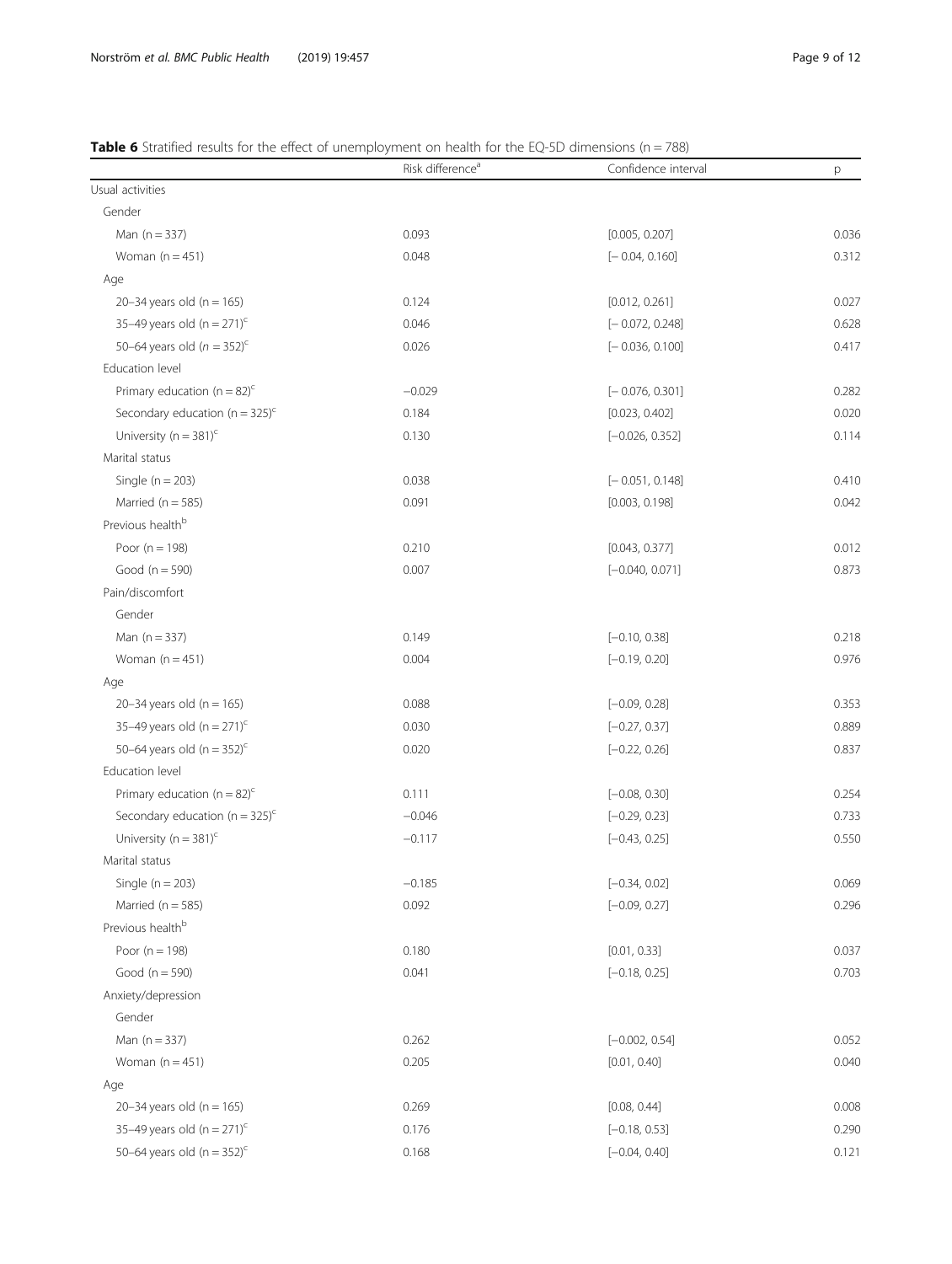**Table 6** Stratified results for the effect of unemployment on health for the EQ-5D dimensions ( $n = 788$ ) (Continued)

|                                                | Risk difference <sup>a</sup> | Confidence interval | p     |
|------------------------------------------------|------------------------------|---------------------|-------|
| Education level                                |                              |                     |       |
| Primary education ( $n = 82$ ) <sup>c</sup>    | 0.261                        | $0.05 - 0.46$       | 0.016 |
| Secondary education ( $n = 325$ ) <sup>c</sup> | 0.144                        | $-0.09 - 0.43$      | 0.221 |
| University ( $n = 381$ ) <sup>c</sup>          | 0.238                        | $-0.09 - 0.65$      | 0.148 |
| Marital status                                 |                              |                     |       |
| Single ( $n = 203$ )                           | 0.071                        | $-0.17 - 0.35$      | 0.509 |
| Married ( $n = 585$ )                          | 0.280                        | $0.10 - 0.46$       | 0.002 |
| Previous health <sup>b</sup>                   |                              |                     |       |
| Poor $(n = 198)$                               | 0.252                        | $0.09 - 0.40$       | 0.005 |
| Good ( $n = 590$ )                             | 0.210                        | $-0.003 - 0.42$     | 0.054 |

<sup>a</sup>The risk difference presents the change in the proportion with health problems due to unemployment

<sup>b</sup>Self-rated health five years ago

c Logistic regression was used with fewer than the recommended 10 outcomes per variable for the least-occurring outcomes

Our study suggests more problems for young people than others due to unemployment in the short-term perspective. Previous studies have shown varied results from the short-term perspective [\[2](#page-11-0)], and it is therefore difficult to draw firm conclusions. It has also been shown that there is a long-term effect on health from youth unemployment  $[4, 7, 8]$  $[4, 7, 8]$  $[4, 7, 8]$  $[4, 7, 8]$  $[4, 7, 8]$  $[4, 7, 8]$ . Even if the short-term negative health aspects might not be larger for the younger age groups, still, from the full time spectrum, the largest health consequences are among the youngest, at least if being long-term unemployed. Also, long-term consequences of unemployment have been shown for middle-aged persons despite being re-employed [\[6](#page-11-0)].

Few previous studies have presented results for different education levels [[2\]](#page-11-0). Our study could not add much to this knowledge because the numbers of unemployed in the three education groups were too few for stable results. Our study suggests that married people who become unemployed fare worse than single people who become unemployed. Also for this group, the evidence base is weak mainly because results are rarely presented on the group level for marital status.

It is difficult to get good estimates for the effect on health from becoming unemployed, and this is mainly due to problems with health selection. In a cross-sectional study design such as ours, this is an even bigger hurdle to overcome than in the recommended longitudinal studies, which also face problems with showing causality. To improve the estimates, we asked respondents about their previous health status in order to get an idea about the contribution to health deterioration that is from the unemployment episode. Interestingly, despite expressing poor previous health, which was not to a greater extent likely to be related to unemployment, health was more affected for these individuals than for those who had good health before their unemployment. Targeting people with already poor health for labor market measures might therefore be even more important than previously considered, at least in the Swedish context. To our knowledge it is rare that results are presented stratified on a proxy for health before unemployment, such as in our case health 5 years prior to participation in the study. Our study focus is on the short-term perspective. A previous Swedish study, which focused on the long-term perspective of being unemployed, showed a similar long-term effect for those with good and poor health when becoming unemployed [[6\]](#page-11-0), thus, also indicating that those with poor health already at the time of unemployment were being affected by unemployment.

As already mentioned, our study has the limitation of being a cross-sectional study. In our study, we had a low response rate which also makes it difficult to draw firm conclusions. However, the number of responders was still large and conclusions for at least the group as a whole should therefore be valid. We defined unemployment as at least six months of unemployment during the past three years. Using current unemployment would have meant too few cases, and it would not have guaranteed that the person had an unemployment episode that would have meant a problem for him/her. Our definition of unemployment is common in similar previous studies, and we believe that it is a good way of capturing the exposure of being unemployed in both the short and long-term perspective.

A strength with our study is that it is the first to study health-related quality of life extensively. Our results on the group level might be weak, but they still provide important information that can be used by decision makers. They also provide important information to be used for future studies.

In our sensitivity analysis, we could show that those who responded as having extreme problems affected the results for gender. For the first scenario we had only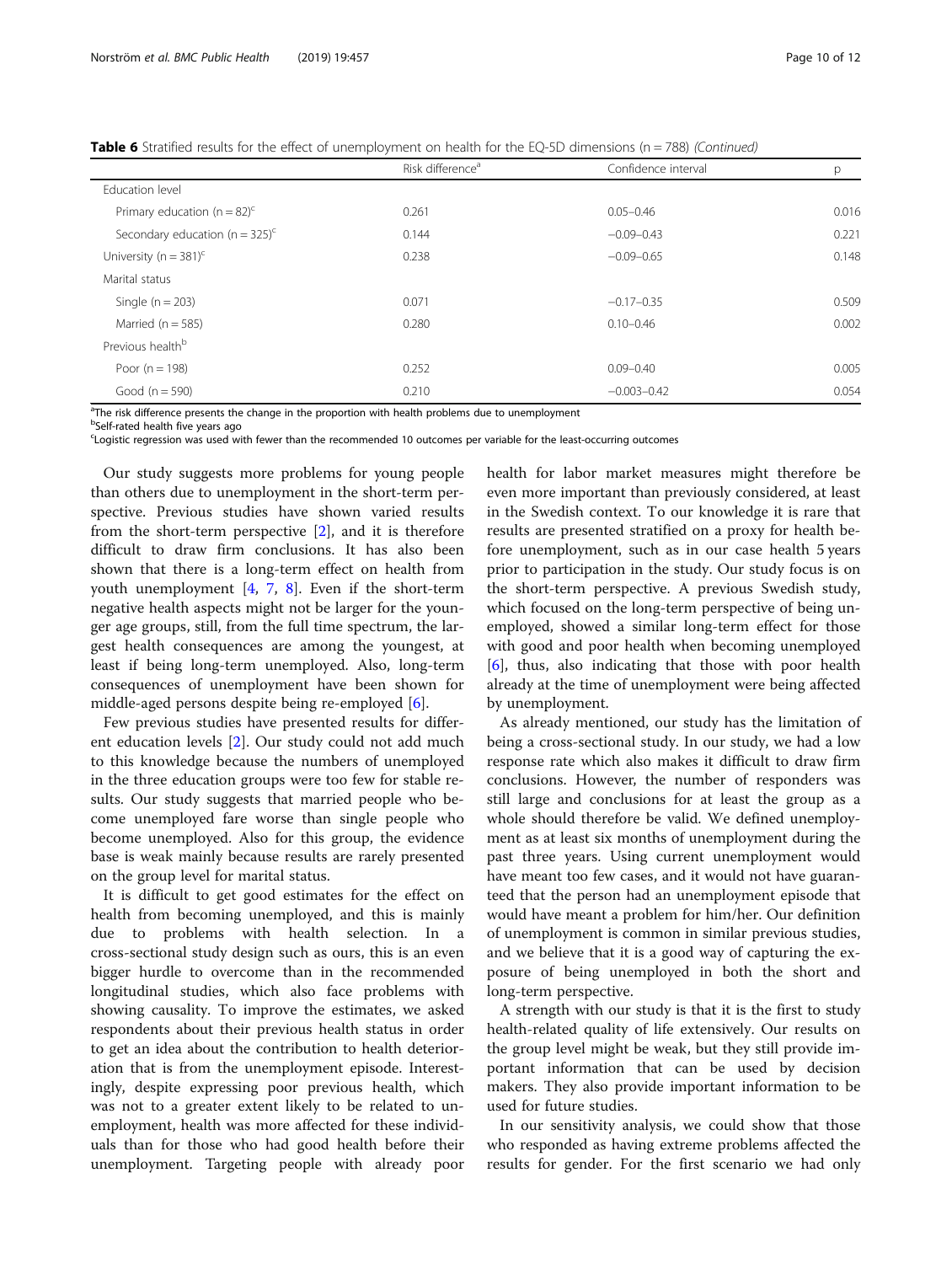<span id="page-10-0"></span>small differences with our main scenario where we did not censor extreme responses. For our second scenario, we found some interesting differences, but because these depended on the fourth and fifth dimension where we had a large proportion of individuals, we think that this scenario should be seen as more of an illustration of how sensitive the results are for these responses, and not as a sign that the results from the main analysis are misleading. Still, our results highlight that the EQ-5D should rather be seen as an indicator of health and not as a measure that can produce a fine-tuned picture of an individual's health status. In our view, no other set of questions than the EQ-5D, which measures self-assessed health, can more precisely estimate health-related quality of life on a scale from 0 to 1, so the EQ-5D should still be strongly advisable to use.

We used the United Kingdom value set for EQ-5D for our analyses [\[12](#page-11-0)]. There is a recent Swedish value set for EQ-5D, but it has rarely been used and this makes it difficult to compare QALYs with other populations [\[28](#page-11-0)], which is important from a health economics perspective. Our results could therefore be biased due to being based on a non-Swedish population. The United Kingdom value set for EQ-5D is over 20 years old, which might also bias results. However, we find no reason to believe that this would have more than a marginal effect on our findings.

In our study, we would have liked to have split the employed into permanent and temporary employees. However, our small sample size did not allow for such a discrimination of the respondents. Splitting the group of employed might have resulted in a larger gap between the permanently employed and unemployed than we observed in our study, which would, if true, have further emphasized the need for permanent positions instead of unemployment. The debate about stable positions in relation to non-stable positions is a hot topic politically, at least in Sweden, and there is evidence suggesting that job insecurity is as bad for health as unemployment. [[29](#page-11-0)] Knowing more about this is important, but this was outside the scope of the present study.

In our study, we present a QALY difference of 0.096 between the unemployed and employed. As previously touched upon in the discussion, the interpretation of this QALY difference from the health economics theory is that 9.1 years of employment should be valued above 10 years of unemployment, i.e. that it is better to live 9% less lifetime if unemployment can be avoided. This highlights the importance of policy makers prioritizing from the public health perspective rather than from an economic growth perspective. However, the latter tends to dominate discussions about lowering unemployment. We might have overestimated the negative health effect of unemployment, but even so the effect is nevertheless likely to be negligible. In line with a previous review [\[2](#page-11-0)], we recommend that more focus should be put on group-wise analyses in order to determine for whom it is most important to prioritize efforts to avoid unemployment, both in regard to political priorities and for future research.

An added value with our study is that, besides increased knowledge about how unemployment relates to health-related quality of life, our results can be used for health economic studies because QALYs are the most common measure used in cost-effectiveness analyses. We also intend to use our results for a future health economic evaluation where we study the cost-effectiveness of increased staffing within home care.

Our study was performed in Sweden. The results are likely to be representative for other countries, e.g. other Nordic countries, that have a similar labor market. Our results should add valuable information also for other European countries even if their labor market system more or less differ from the Swedish.

# Conclusions

In our study, we show that the health deterioration from unemployment is likely to be large, as our estimated effect implies almost 10% poorer health-related quality of life (in absolute terms) from being unemployed compared to being employed, and the problems are most apparent for the anxiety/depression scale of the EQ-5D instrument. Our results show, just like previous research, that unemployment hits groups of individuals differently, and measures directed to specific groups of individuals are therefore recommended. For future research, it is important to put more emphasis on groups of individuals to get a better basis for prioritizations within labor market measures in order to lower the public health impact of unemployment.

# Additional files

[Additional file 1:](https://doi.org/10.1186/s12889-019-6825-y) Table S1. Logreg coefficients prop score. (DOCX 13 kb) [Additional file 2:](https://doi.org/10.1186/s12889-019-6825-y) Table S2. Sensitivity analyses. (DOCX 20 kb) [Additional file 3:](https://doi.org/10.1186/s12889-019-6825-y) Table S3. Covariate balancing. (DOCX 16 kb)

#### Abbreviations

EQ-5D: EuroQol 5 dimensions; EQ-VAS: EuroQol Visual Analogue Scale; QALY: Quality-Adjusted Life-Year

#### Acknowledgements

The authors would like to thank all of the participants of the study.

#### Funding

This work was funded by the Swedish Research Council for Health, Working Life and Welfare (dnr 2015–00647). The funder had no role in the design of the study and collection, analysis, and interpretation of data and in writing the manuscript.